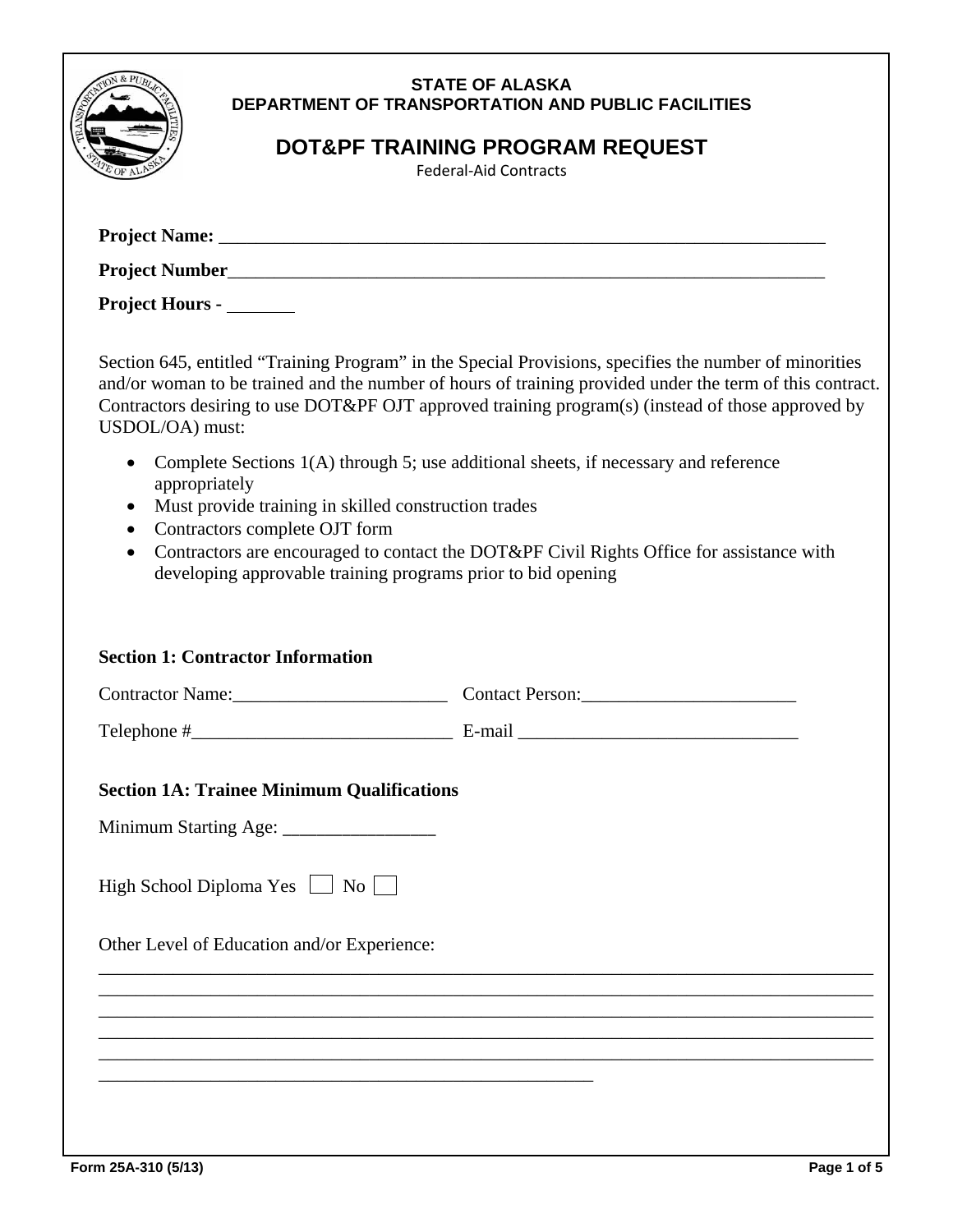## **Section 2: Job Classification Information**

Job Classification (Title):\_\_\_\_\_\_\_\_\_\_\_\_\_\_\_\_\_\_\_\_\_\_\_\_\_\_\_\_\_\_\_\_\_\_\_\_\_\_\_\_\_\_\_

| <b>REQUIRED SKILLS FOR POSITION</b> | <b>STARTING CAPABILITY</b><br><b>DATE MEASURED</b>           |
|-------------------------------------|--------------------------------------------------------------|
| <b>1. JOB SKILL NEEDED</b>          | NOT SKILLED: $\Box$<br>SOME SKILL: $\Box$<br>SKILLED:        |
| 2. JOB SKILL NEEDED                 | NOT SKILLED: $\Box$<br>SOME SKILL: $\Box$<br>$SKILLED: \Box$ |
| <b>3. JOB SKILL NEEDED</b>          | <b>NOT SKILLED:</b><br>SOME SKILL: $\Box$<br>SKILLED:        |
| <b>4. JOB SKILL NEEDED</b>          | NOT SKILLED:<br>SOME SKILL:<br>SKILLED:                      |
| <b>5. JOB SKILL NEEDED</b>          | NOT SKILLED:<br>SOME SKILL:<br><b>SKILLED:</b>               |

\*ATTACH JOB DESCRIPTION

## **Section 3: Employer Training Information**

*Complete the training outline and estimated time for each skill.* 

| <b>TRAINING TO BE PROVIDED</b>                                        | <b>ESTIMATED</b><br><b>TRAINING HOURS</b> | <b>END CAPABILITY</b><br><b>DATE MEASURED</b>         |
|-----------------------------------------------------------------------|-------------------------------------------|-------------------------------------------------------|
| <b>1. SKILL TO BE ACQUIRED</b>                                        | <b>ESTIMATED</b><br><b>TRAINING HOURS</b> | BEGINNING:<br>INTERMEDIATE: $\Box$<br>SKILLED:        |
| 2. SKILL TO BE ACOUIRED                                               | <b>ESTIMATED</b><br><b>TRAINING HOURS</b> | BEGINNING:<br>INTERMEDIATE:<br>$SKILLED: \Box$        |
| 3. SKILL TO BE ACQUIRED                                               | <b>ESTIMATED</b><br><b>TRAINING HOURS</b> | <b>BEGINNING:</b><br>INTERMEDIATE:<br>$SKILLED: \Box$ |
| <b>4. SKILL TO BE ACQUIRED</b>                                        | <b>ESTIMATED</b><br><b>TRAINING HOURS</b> | BEGINNING:<br>INTERMEDIATE:<br>SKILLED: $\Box$        |
| <b>5. SKILL TO BE ACOUIRED</b>                                        | <b>ESTIMATED</b><br><b>TRAINING HOURS</b> | BEGINNING:<br>INTERMEDIATE:<br>$SKILLED: \Box$        |
| LIST EQUIPMENT AND TOOLS NEEDED FOR TRAINING RELATED TO THE POSITION: |                                           |                                                       |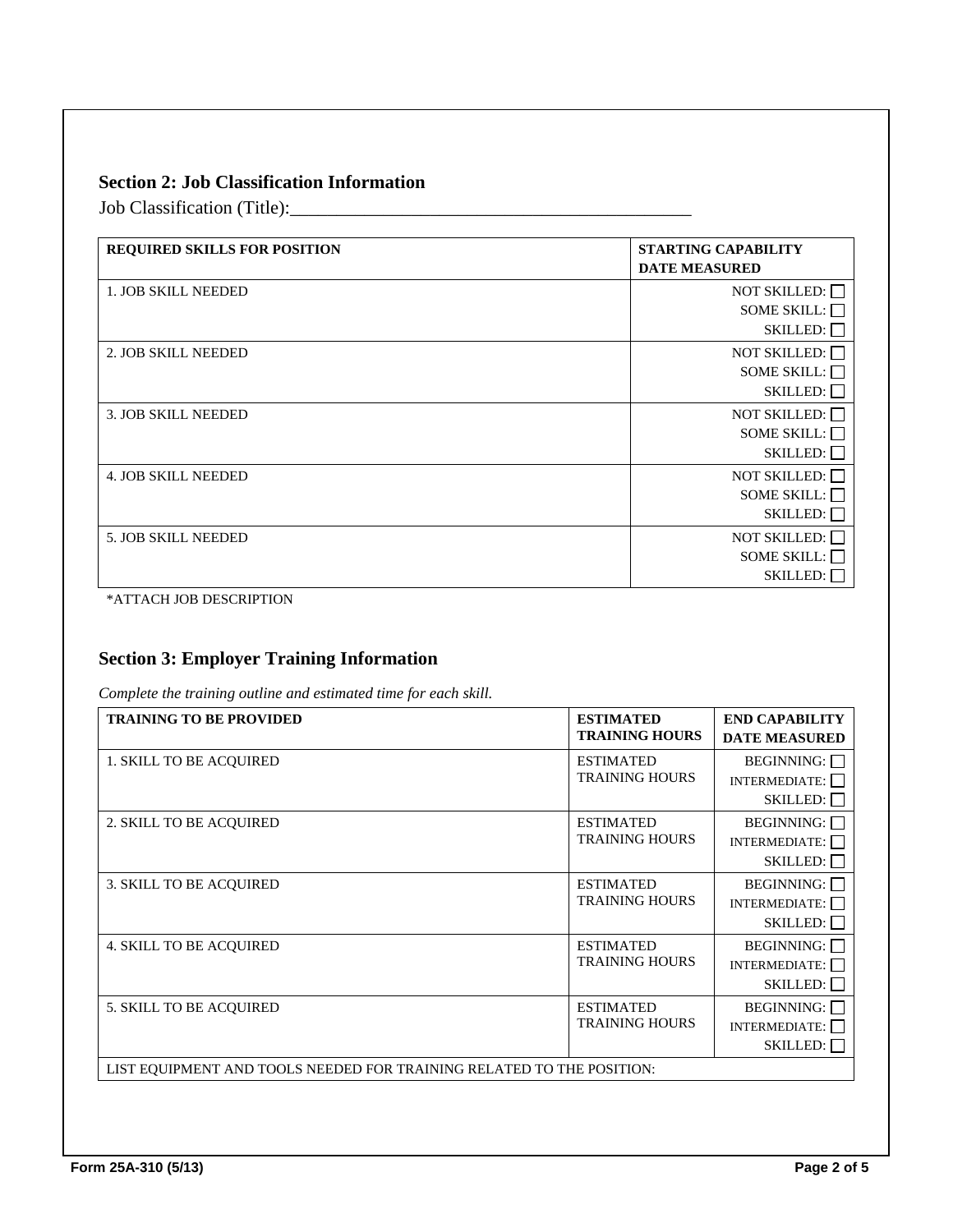# **Section 4: Third-Party Related Instruction**

*Complete the training outline and estimated time for each skill.* 

| <b>SKILLS TO BE LEARNED:</b>                                          | <b>ESTIMATED</b><br><b>TRAINING HOURS</b> | <b>END CAPABILITY</b><br><b>DATE MEASURED</b>         |
|-----------------------------------------------------------------------|-------------------------------------------|-------------------------------------------------------|
| 1. SKILL TO BE LEARNED                                                | <b>ESTIMATED</b><br><b>TRAINING HOURS</b> | BEGINNING:<br>INTERMEDIATE:<br>$SKILLED: \Box$        |
| 2. SKILL TO BE LEARNED                                                | <b>ESTIMATED</b><br><b>TRAINING HOURS</b> | <b>BEGINNING:</b><br>INTERMEDIATE:<br>$SKILLED: \Box$ |
| <b>3. SKILL TO BE LEARNED</b>                                         | <b>ESTIMATED</b><br><b>TRAINING HOURS</b> | <b>BEGINNING:</b><br>INTERMEDIATE:<br>$SKILLED: \Box$ |
| <b>4. SKILL TO BE LEARNED</b>                                         | <b>ESTIMATED</b><br><b>TRAINING HOURS</b> | BEGINNING:<br>INTERMEDIATE:<br>SKILLED:               |
| <b>5. SKILL TO BE LEARNED</b>                                         | <b>ESTIMATED</b><br><b>TRAINING HOURS</b> | <b>BEGINNING:</b><br><b>INTERMEDIATE:</b><br>SKILLED: |
| LIST EQUIPMENT AND TOOLS NEEDED FOR TRAINING RELATED TO THE POSITION: |                                           |                                                       |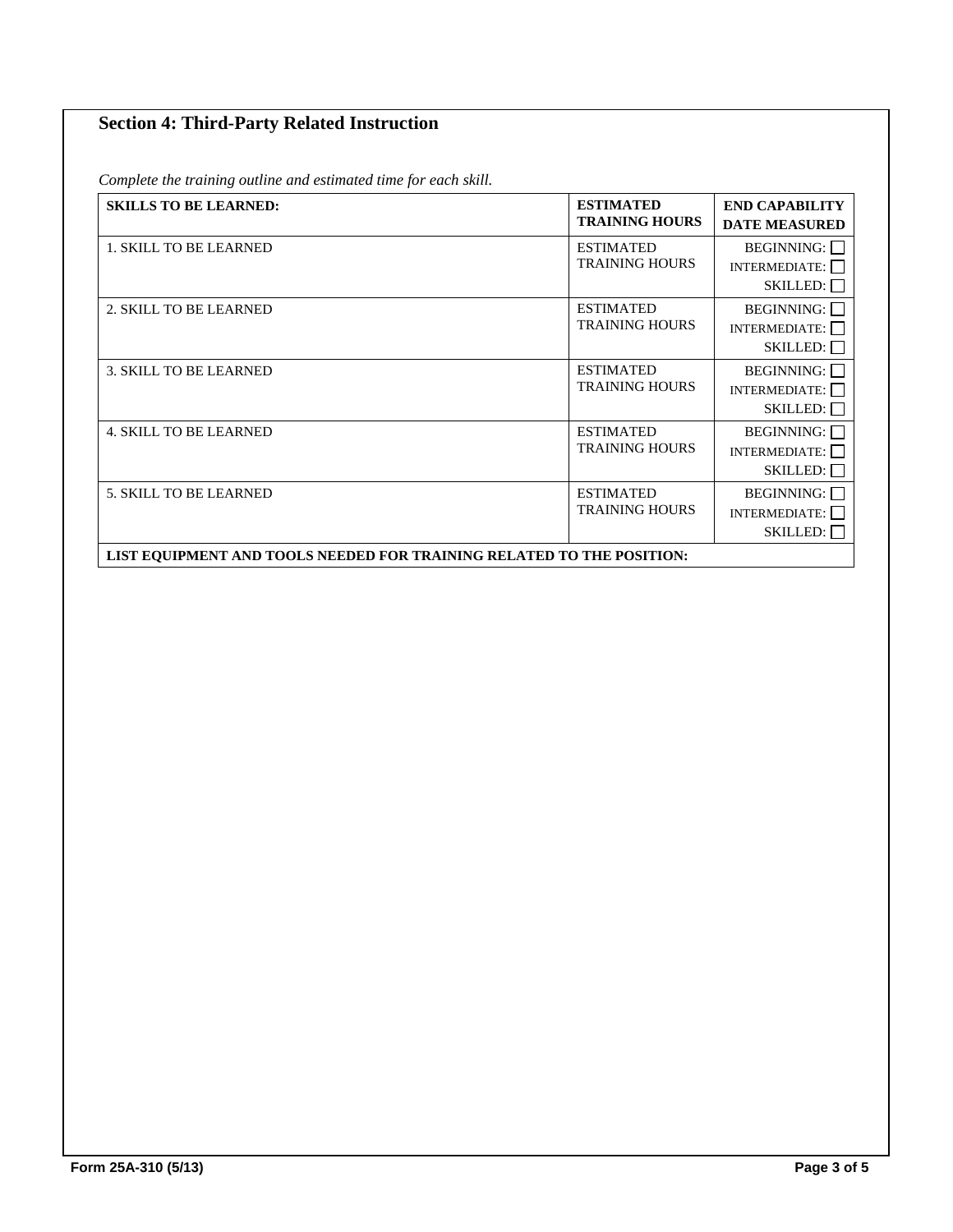| skills.                                                             | <b>Section 5: Required Certifications for the Position</b>                                                                                                                                                                                                                                                                                                                                                                                      |                  | The Contractor shall actively assist the Trainee with getting certification(s) in order to gain marketable |
|---------------------------------------------------------------------|-------------------------------------------------------------------------------------------------------------------------------------------------------------------------------------------------------------------------------------------------------------------------------------------------------------------------------------------------------------------------------------------------------------------------------------------------|------------------|------------------------------------------------------------------------------------------------------------|
| OSHA $10$                                                           | $CPR/First$ Aid/AED                                                                                                                                                                                                                                                                                                                                                                                                                             | <b>Fork Lift</b> |                                                                                                            |
| <b>Fitness Card</b>                                                 | <b>CDL A</b>                                                                                                                                                                                                                                                                                                                                                                                                                                    |                  | <b>Fast Track CDL</b>                                                                                      |
|                                                                     | <b>Department of Labor National Career Readiness Certificate (where feasible)</b>                                                                                                                                                                                                                                                                                                                                                               |                  |                                                                                                            |
| the Civil Rights Office.                                            | Other Certificates Provided by Employer: ________                                                                                                                                                                                                                                                                                                                                                                                               |                  | * Contractor will provide copies of the certifications received no later than the completion of project to |
| <b>Section 6: OJT Wages</b><br>(See Section 645 wage requirements). |                                                                                                                                                                                                                                                                                                                                                                                                                                                 |                  | Trainee Wages shall be paid prevailing Davis-Bacon fringes, plus the following during their training       |
| $1st$ Half:                                                         | $\frac{\text{S}_{\text{S}}}{\text{S}_{\text{S}}}\frac{1}{\text{S}_{\text{S}}}\frac{1}{\text{S}_{\text{S}}}\frac{1}{\text{S}_{\text{S}}}\frac{1}{\text{S}_{\text{S}}}\frac{1}{\text{S}_{\text{S}}}\frac{1}{\text{S}_{\text{S}}}\frac{1}{\text{S}_{\text{S}}}\frac{1}{\text{S}_{\text{S}}}\frac{1}{\text{S}_{\text{S}}}\frac{1}{\text{S}_{\text{S}}}\frac{1}{\text{S}_{\text{S}}}\frac{1}{\text{S}_{\text{S}}}\frac{1}{\text{S}_{\text{S}}}\frac$ |                  |                                                                                                            |
| $3rd$ Quarter:                                                      | $\frac{1}{2}$ = ___________________ % journey scale                                                                                                                                                                                                                                                                                                                                                                                             |                  |                                                                                                            |
| $4th$ Ouarter:                                                      | $\frac{\text{S}_{\text{S}}}{\text{S}_{\text{S}}}-\frac{1}{\text{S}_{\text{S}}}-\frac{1}{\text{S}_{\text{S}}}-\frac{1}{\text{S}_{\text{S}}}-\frac{1}{\text{S}_{\text{S}}}-\frac{1}{\text{S}_{\text{S}}}-\frac{1}{\text{S}_{\text{S}}}-\frac{1}{\text{S}_{\text{S}}}-\frac{1}{\text{S}_{\text{S}}}-\frac{1}{\text{S}_{\text{S}}}-\frac{1}{\text{S}_{\text{S}}}-\frac{1}{\text{S}_{\text{S}}}-\frac{1}{\text{S}_{\text{S}}}-\frac{1$               |                  |                                                                                                            |
| above referenced project.                                           |                                                                                                                                                                                                                                                                                                                                                                                                                                                 |                  | This OJT Training Program has been developed and approval is hereby requested for use on the               |
|                                                                     | <b>Signature of Authorized Company Representative</b>                                                                                                                                                                                                                                                                                                                                                                                           |                  | <b>Title</b>                                                                                               |
| <b>Phone</b>                                                        | E-mail                                                                                                                                                                                                                                                                                                                                                                                                                                          |                  | <b>Date</b>                                                                                                |
|                                                                     |                                                                                                                                                                                                                                                                                                                                                                                                                                                 |                  |                                                                                                            |
|                                                                     |                                                                                                                                                                                                                                                                                                                                                                                                                                                 |                  |                                                                                                            |